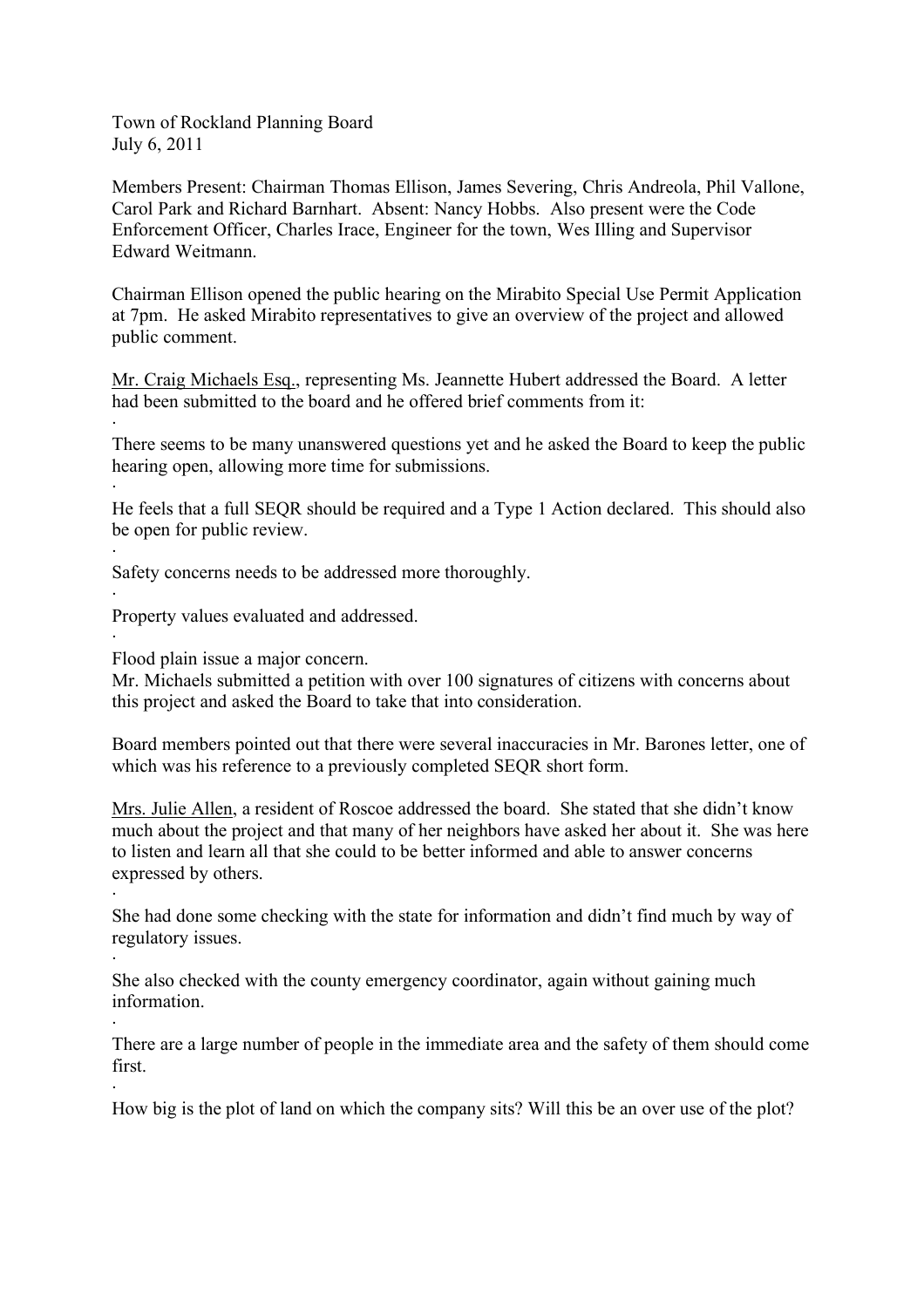Town of Rockland Planning Board July 6, 2011 Page 2

·

·

·

·

·

·

·

·

Mr. Brian Burke, a neighbor to the property addressed the Board.

What does the emergency preparedness plan address?

Would training of volunteer firefighters be available to all the volunteers?

Not every person in the area had been informed, whose responsibility was this?

The area was in a flood plain and the water may be slow moving but how will the tank be secured?

Mr. Patrick Murtaugh, a resident of Roscoe addressed the Board with the reminder of the devastation that occurred with the last flood in Roscoe and the four lives that were lost. Extraordinary things have been happening with the weather patterns and nothing should be taken for granted. He urges greater concern for public safety when building in flood plain areas.

Mr. John Barone Esq. again requested that the Board allow more time for the public to inspect and review all the data that may be provided, especially the environmental review data.

Phil asked the public present two things: if there was a tank securement plan submitted and thorough training for emergencies done would that be satisfactory to them?

Chairman Ellison offered some answers:

Was the lot overbuilt? No, there was room to install this storage tank. The lot meets the set back requirements all around.

There are no clearly stated guidelines for this Board to use.

This facility had been in existence before the new codes were adopted.

A "special use" application requires more review and allows the Board to exercise control.

Phil made a motion to continue the public hearing at the next meeting after more information is presented, Jim seconded and all were in favor. There was discussion as to limiting the topics to be covered, such as emergency plan or security.

Chairman Ellison opened the regular meeting of the Town of Rockland Planning Board with the pledge to the flag. Phil made a motion to accept the minutes as previously distributed, Rick seconded and all were in favor.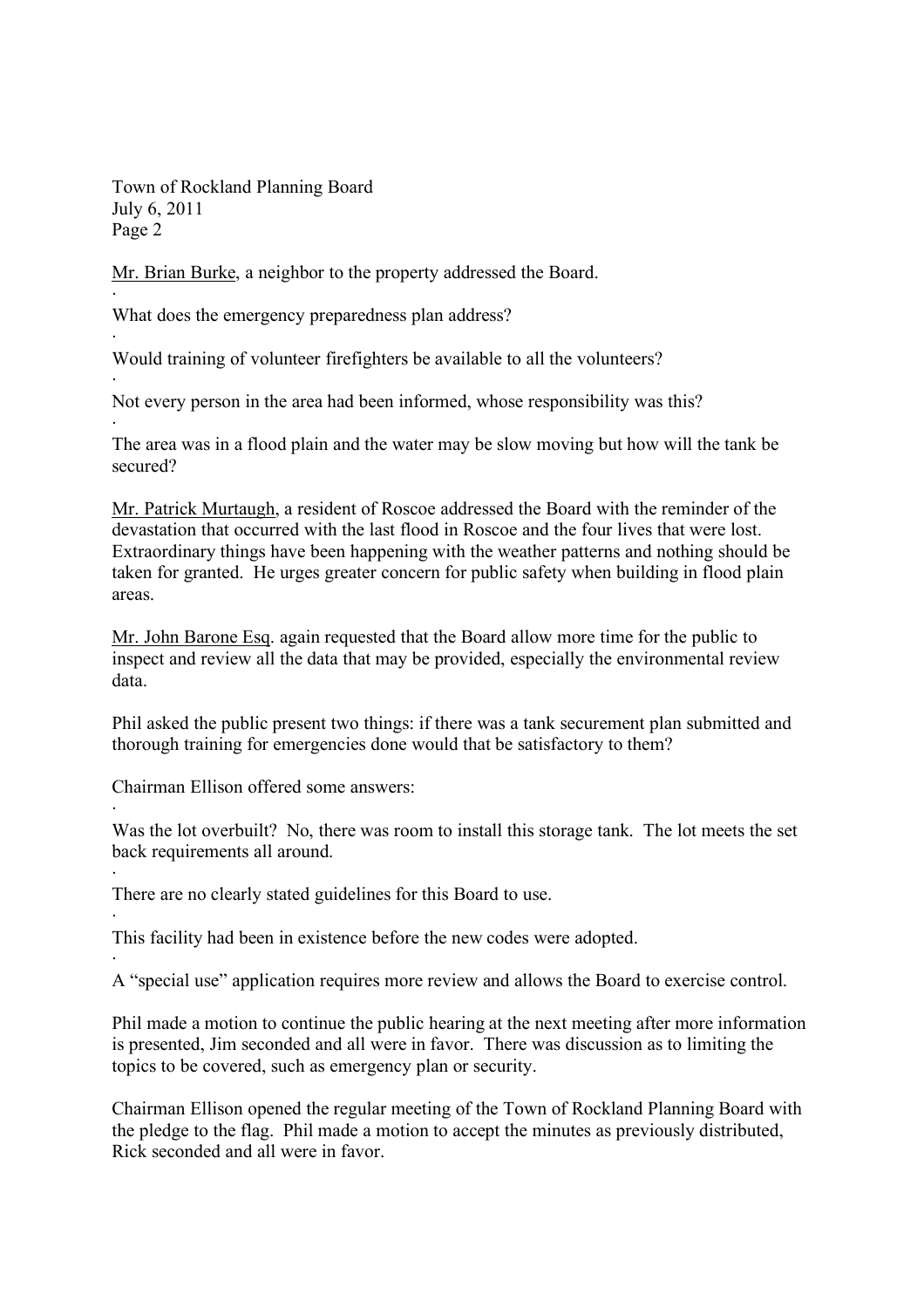Chairman Ellison pointed out that a response had been received from the County advising the Board to review storm water and traffic issues. This application should be referred to the DOT for review.

Town of Rockland Planning Board July 6, 2011 Page 3

·

·

·

·

·

·

·

Mr. Jerry Bracken, Mr. Wayne Davis and Mr. Matt Hiltz approached the Board and presented the following information for this project as requested:

Safety information in the form of OSHA inspection sheets from other facilities.

· Mirabito employs a full time safety officer and all drivers go through a intensive training course with refresher courses.

A 'safety' center is located in each facility - manuals, emergency phone numbers etc. This is Mirabito's policy, not a state mandate.

There are daily, weekly and monthly safety inspections by various personnel.

· Emergency propane response training is available and Mirabito is willing to train volunteers in the community. There are two hydrants in the immediate area and water from the Beaverkill River could be utilized if needed.

Property value information was gathered from the Castle Creek facility. A sampling of appraised values shows no adverse effects. The Board would like a summary of this information and perhaps a letter from the town assessor.

The tank would be anchored down and buoyancy calculations would be made. Crash protection would be installed at the height of the piping

There is a need for a specific emergency alert and evacuation plan.

There was discussion concerning property values in the area. On a motion by Phil, seconded by Rick and all being in favor this Board will hire an independent appraiser to evaluate property value data and render an opinion.

Review of the site plan followed:

The location of well and septic needs to be noted on the maps. It was suggested that Mirabito connect to the municipal sewer and/or water service since there needs to be 100' separation of well and septic. With more employees the septic system needs to have more leach fields. ·

Lighting plan needs to be shown and the possibility of purchasing an easement for the security lights located on the caretakers property.